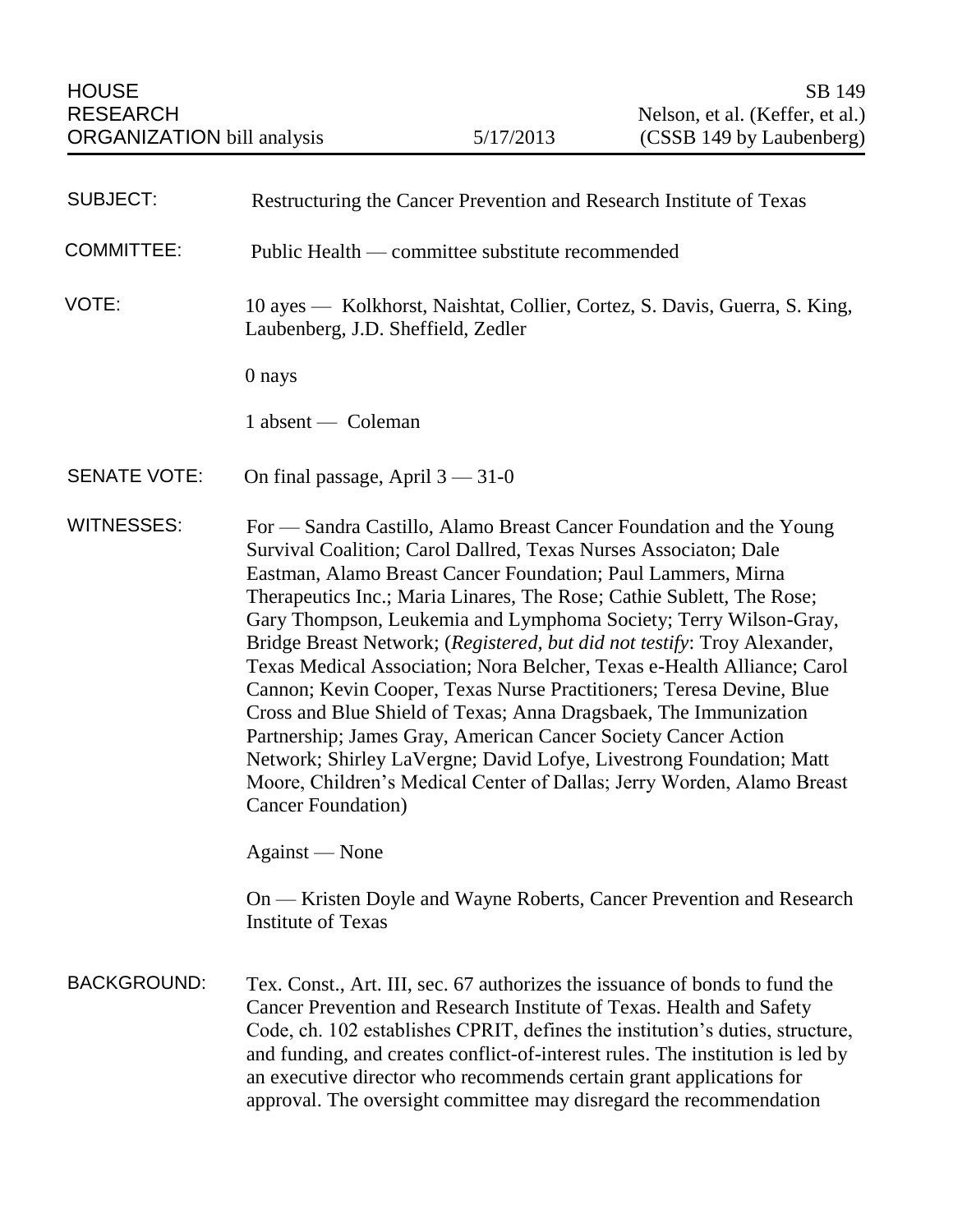with a two-thirds vote. A person has a substantial financial interest in an entity if the person is an employee, member, director, or officer of an entity, or if the person owns or controls more than 5 percent in the entity.

DIGEST: CSSB 149 would make substantial changes to the structure, duties, and funding of the Cancer Prevention and Research Institute of Texas (CPRIT). It would also establish a code of conduct and additional conflictof-interest rules.

> **Structure.** The bill would modify the structure of institute, establish salary restrictions, and change the composition of the oversight committee.

*Officers.* The executive director position would be replaced by a chief executive officer (CEO) hired by the oversight committee. The CEO would need to have a demonstrated ability to lead and develop partnerships and coalitions. The CEO would hire chief scientific, operating, product development, and prevention officers who would report directly to the CEO and help further the institute's mission.

*Salary.* The institute could not supplement an employee's salary – including the CEO's salary – with gifts or grants given to the institute, but the chief scientific officer's salary could be supplemented from legislative appropriations or bond proceeds. The CEO's salary could only come from legislative appropriations.

*Oversight committee.* The terms of current members of the oversight committee would end immediately, and the governor, lieutenant governor and the speaker of the house of representatives would have to appoint new members to committee as soon as possible after the effective date.

The comptroller and the attorney general (or their designees) would be removed from the oversight committee, and no person with an interest in an entity receiving institute money could serve on the committee. The nine-member oversight committee would be made up of three members each appointed by the governor, lieutenant governor, and the speaker of the House of Representatives. Each must each appoint at least one person with extensive oncology or public health experience, and any oversight committee members appointed by those officials would serve at the pleasure of the appointing office.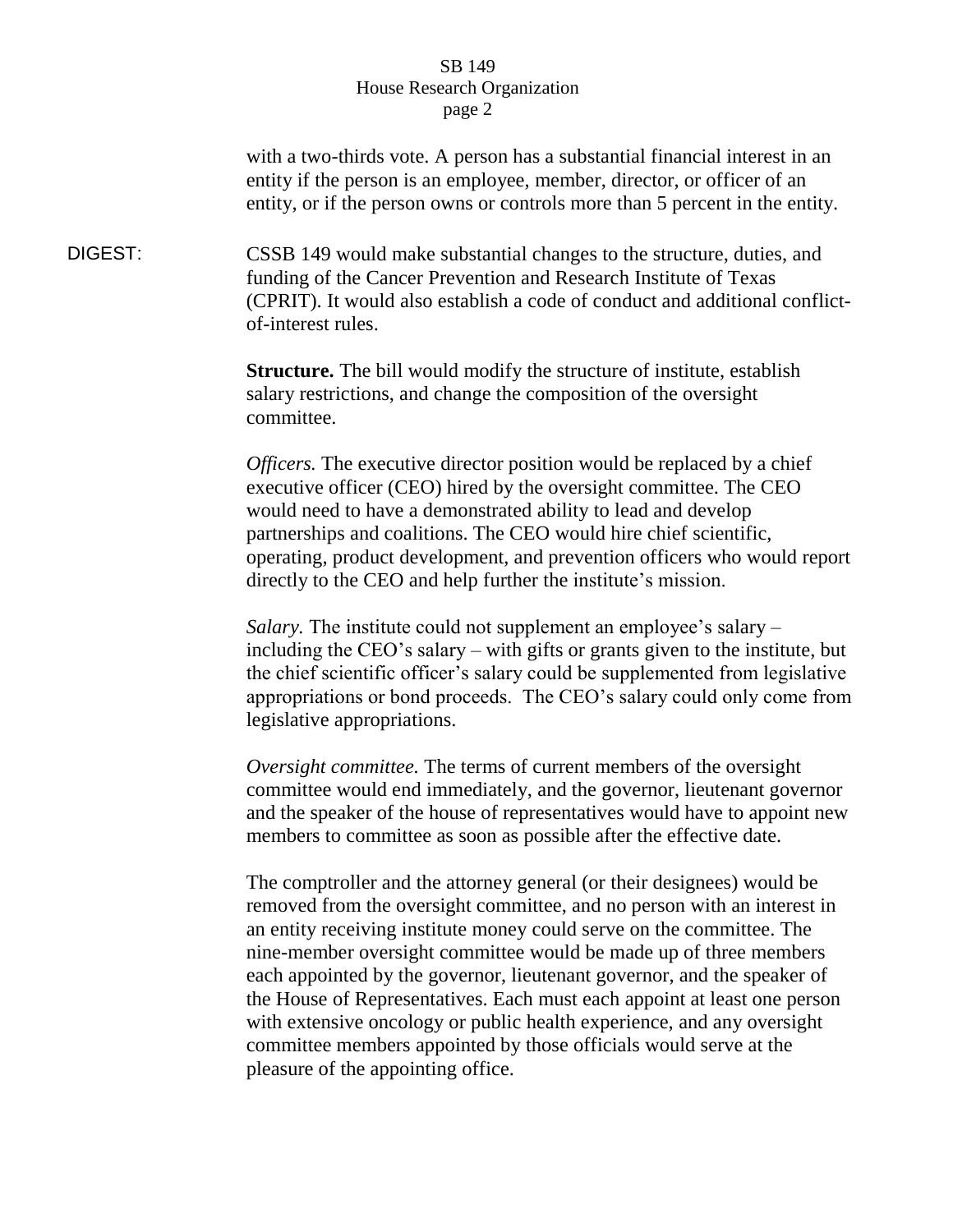The oversight committee would hire the CEO, annually set priorities for each grant program, and consider those priorities when awarding grants. The committee would also need to elect a presiding officer and an assistant presiding officer, and the bill would specify the term limits for these positions. The oversight committee would need to have responsibilities that are distinct from those of the CEO and institute employees. Members of the oversight committee would have to give the CEO verified financial statements.

The oversight committee would have to establish the research and prevention programs committees, and the CEO would have to appoint to the committee qualified patient advocates. The institute, oversight committee, and CEO would be responsible for developing rules and requirements for members of the research and prevention programs committees, as specified by the bill.

*State auditor.* This bill would not limit the authority of the state auditor.

**Duties.** The bill would modify grant award procedures, establish additional grant contract provisions, and require a compliance program. Generally, the institute would have to:

- continuously monitor contracts and agreements to ensure that each grant recipient complied with the terms and conditions of the contract;
- ensure that all grant proposals complied with established rules before they were submitted to the oversight committee for approval;
- establish procedures to document that the institute, employees, and committee members were complying with laws and establish rules regarding the peer review process and conflicts of interest;
- establish the Cancer Prevention and Research Institute of Texas Program Integration Committee composed of five officers, including the CEO as the presiding officer; and
- employ a chief compliance officer to help establish a compliance program, monitor and report to the oversight committee, confirm compliance of grant proposals, and ensure compliance of the program integration committee by attending and observing meetings.

*Grants.* The institute would have to maintain complete records of grant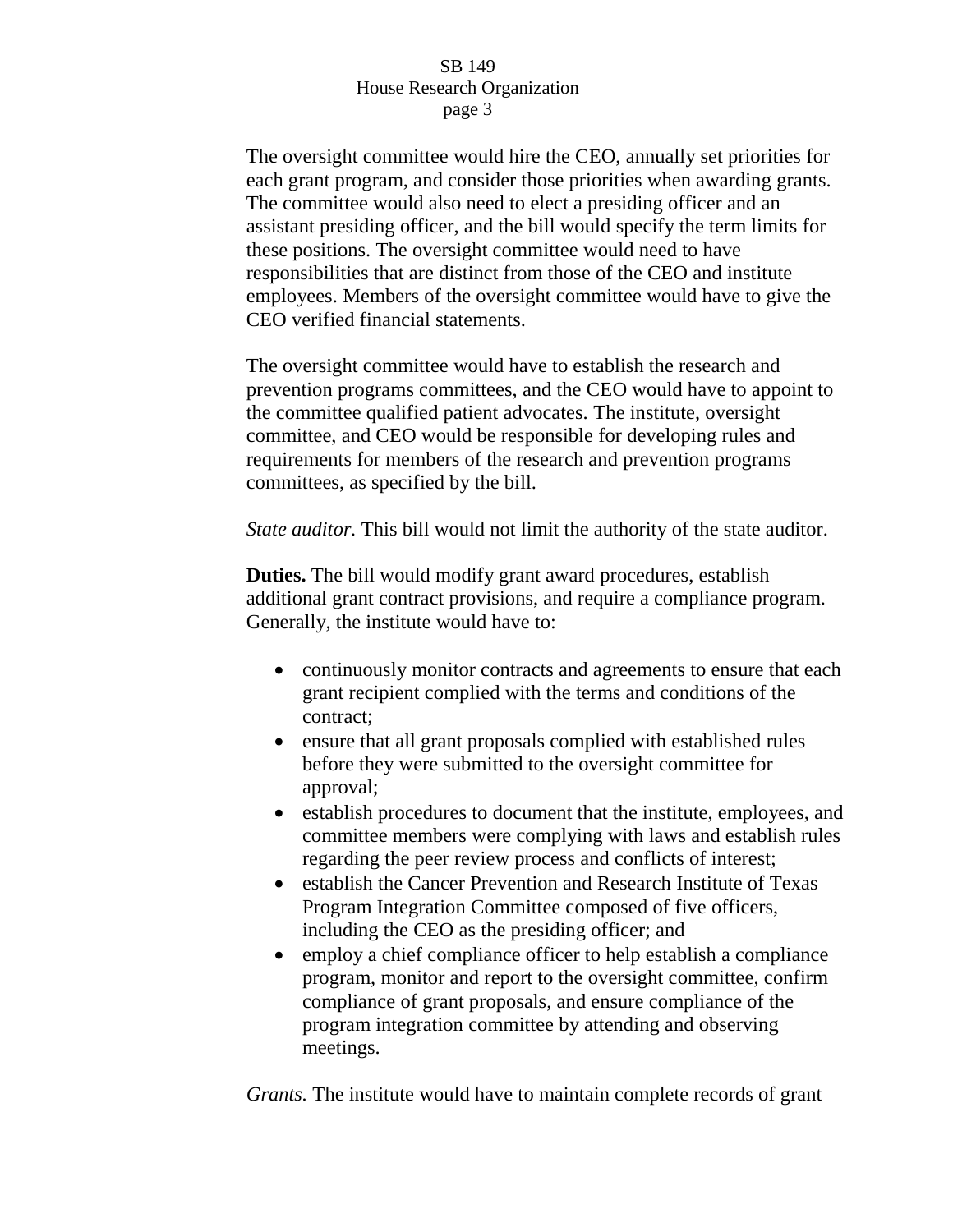applications and grant recipients, including the scores given to each applicant, financial and progress reports of each recipient, and any reviews done by the institute. Any electronic grant management system would be subject to a periodic audit, and the institute would have to fix any identified weaknesses in the system.

*Grant award procedures.* The research and prevention programs committee would have to score grant applications, make recommendations to the program integration committee, and explain why an application was recommended. The program integration committee would, by majority vote, decide whether to submit the applications to the oversight committee and document why they were recommended. The program integration committee would have to give priority to proposals that expedited product development (instead of commercialization) and addressed the goals of the Texas Cancer Plan. Grants would then need to be approved by a twothirds vote of oversight committee, and the committee would have to document in the meeting minutes the reasons for not approving a recommendation, if applicable.

The institute's chief compliance officer would have to compare each grant application to a list of nonprofit donors that provide support to the institution. The institute could not award a grant to one of these donors or to an applicant that had given a gift or grant to the institute. The CEO would have to submit a written affidavit for each grant application, with all of the relevant information specified in the bill. Committee members and the CEO could not discuss the application until certain requirements were met.

*Grant contract terms.* Before awarding a grant, the oversight committee would have to establish a written contract with the recipient. The committee could terminate the contract and require repayment (of both principal and interest) if the recipient failed to meet the terms and conditions. The institute would have to adopt a policy on advance payments.

The contract would have to require matching funds equal to half the grant award and include certain information about the matching funds, as specified in the bill. The oversight committee would have to certify that the recipient had the necessary matching funds and would dedicate those funds to cancer research. The institute would have to adopt rules about how a grant recipient could fulfill the matching funds obligation. The bill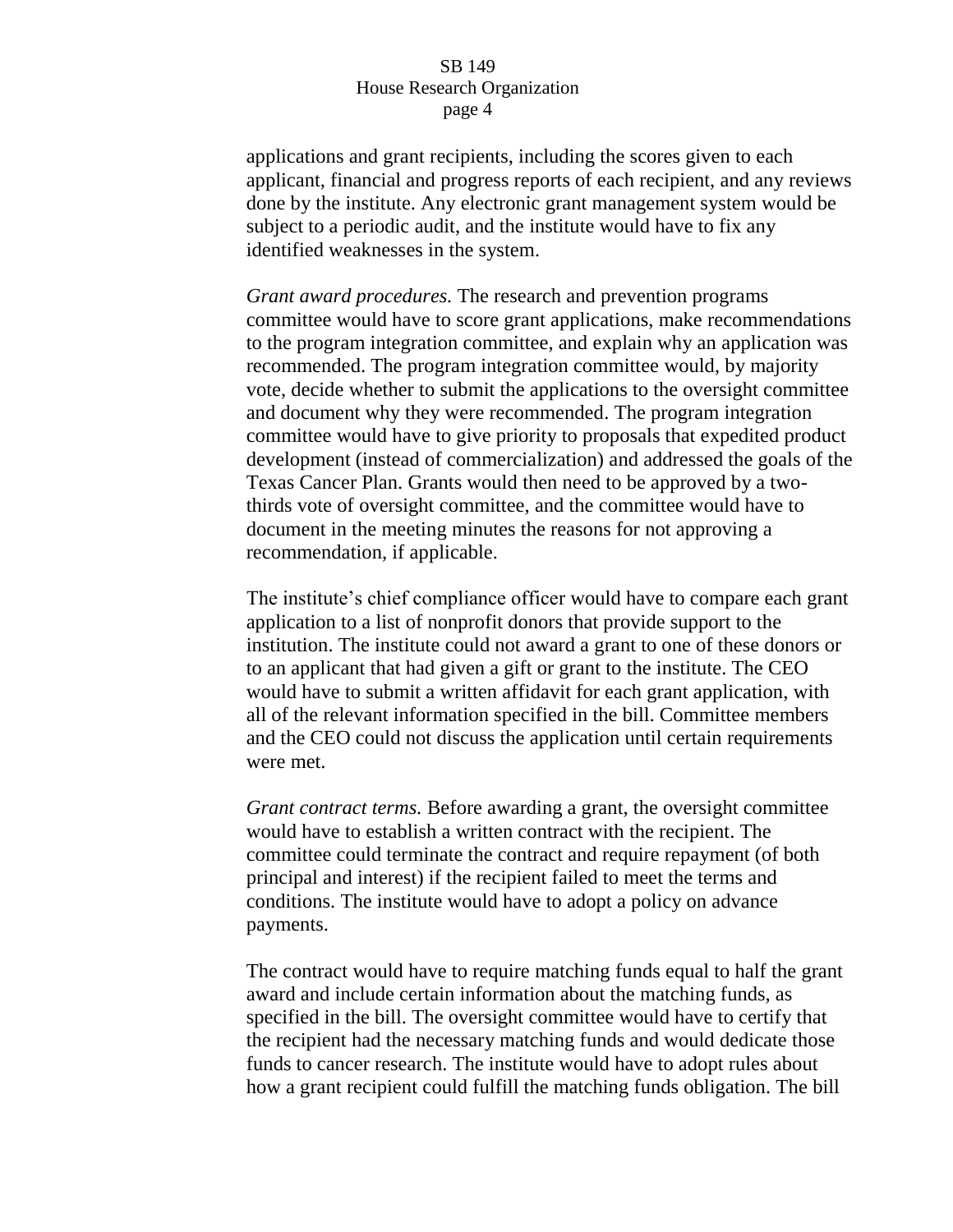would specify minimum requirements for those rules, establish different ways to provide the matching funds, and describe the various funds that would and would not qualify for matching fund certification. The failure to provide matching fund certification could serve as grounds for termination of the contract. The bill would also establish procedural requirements for documentation and annual review of matching funds.

*Grant evaluation.* The bill would establish additional procedures for grant evaluation. It would require the institute to create reporting requirements and implement a report tracking system, among other things. The chief compliance officer would have to monitor compliance with the reporting requirements and notify the general counsel and oversight committee of any noncompliance. This would allow the institute to suspend or terminate a contract, but would not limit other available contract remedies.

*Compliance program.* The institute, under the direction of the chief compliance officer, would have to establish a compliance program to assess and ensure committee members and employees were in compliance with laws, rules, and policies. This would include compliance with ethics and standards of conduct, financial reporting, internal accounting controls, and auditing.

The institute could establish procedures, such as a telephone hotline, to allow private access to the compliance program, preserving the confidentiality and maintaining the anonymity of a person making a report or participating in an investigation. The bill would specify that certain information, such as identifying information, would be confidential and not subject to public disclosure, unless the individual consented. The bill would also specify to whom confidential information could be disclosed without consent, such as to a law enforcement agency, among others.

**Conflict-of-interest rules***.* The institute's oversight committee would have to adopt conflict-of-interest rules to govern the oversight, program integration, research and prevention programs committees, as well as institute employees.

*Recusal.* Anyone governed by the conflict-of-interest rules would need to recuse themselves if they were closely related to, or had a professional or financial interest in, a grant applicant or recipient. An institute employee could not have an office in a facility owned by a grant applicant or recipient. The bill would define the situations in which an individual had a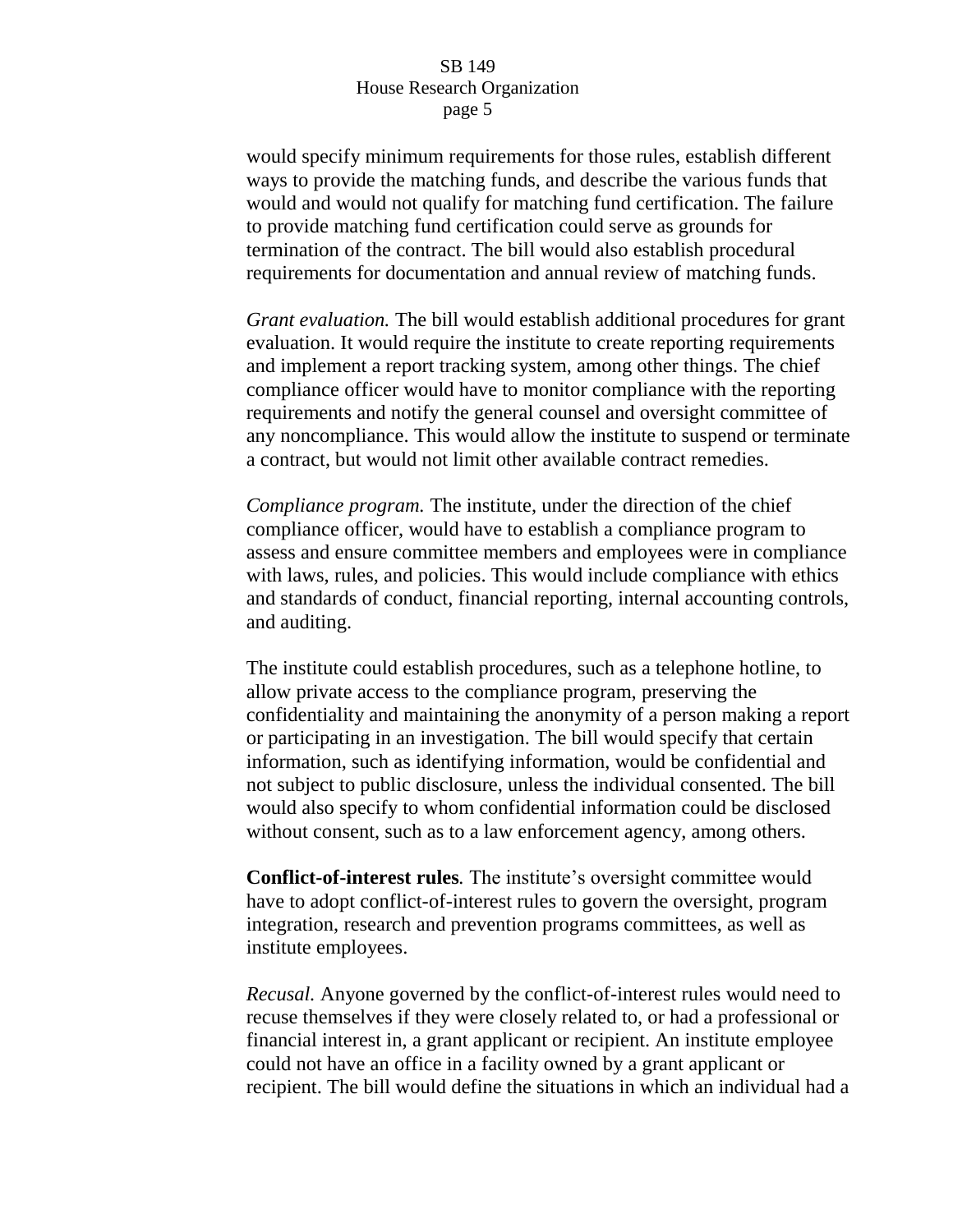professional or financial interest that would require recusal, and the oversight committee could adopt additional conflict-of-interest rules.

*Disclosure.* Anyone governed by the institute's conflict-of-interest rules would need to provide written notice to certain officers about a potential conflict with a grant applicant and recuse themselves from the review of the application and could not have access to application information.

There would be additional disclosure requirements for committee members. Members of the oversight, program integration, and research and prevention programs' committees would also need to recuse themselves from any discussions, deliberations, and votes on the applications. Members of the oversight and program integration committees would have to disclose the conflict in an open meeting of the oversight committee. Members of the research and prevention programs would have to disclose a professional or financial conflict and recuse themselves for any matter before their committee.

*Reported conflicts.* Any committee member or employee who reported a potential conflict, impropriety, or self-dealing of another individual would be in compliance with the bill's rules, but members and employees would be also subject to other applicable laws and rules. A violation of the conflict-of-interest rules would warrant removal from the grant review process.

*Waiver.* The oversight committee would have to adopt rules regarding the waiver of conflict-of-interest rules in exceptional circumstances, and any committee member or employee could request a waiver. The waiver rules would have to meet specific requirements detailed in the bill, including reporting, documentation, and approval requirements.

*Unreported conflicts.* If a committee member or employee became aware of an unreported conflict of interest, the person would have to immediately notify the CEO. The CEO would have to notify the presiding officer of the oversight committee and the general counsel to determine the nature and extent of the conflict. A grant applicant could request an investigation into a potentially unreported conflict by giving the CEO a written request with all the relevant facts within 30 days of the final funding recommendations for the applicable grant cycle.

If the institute's general counsel was notified about a potentially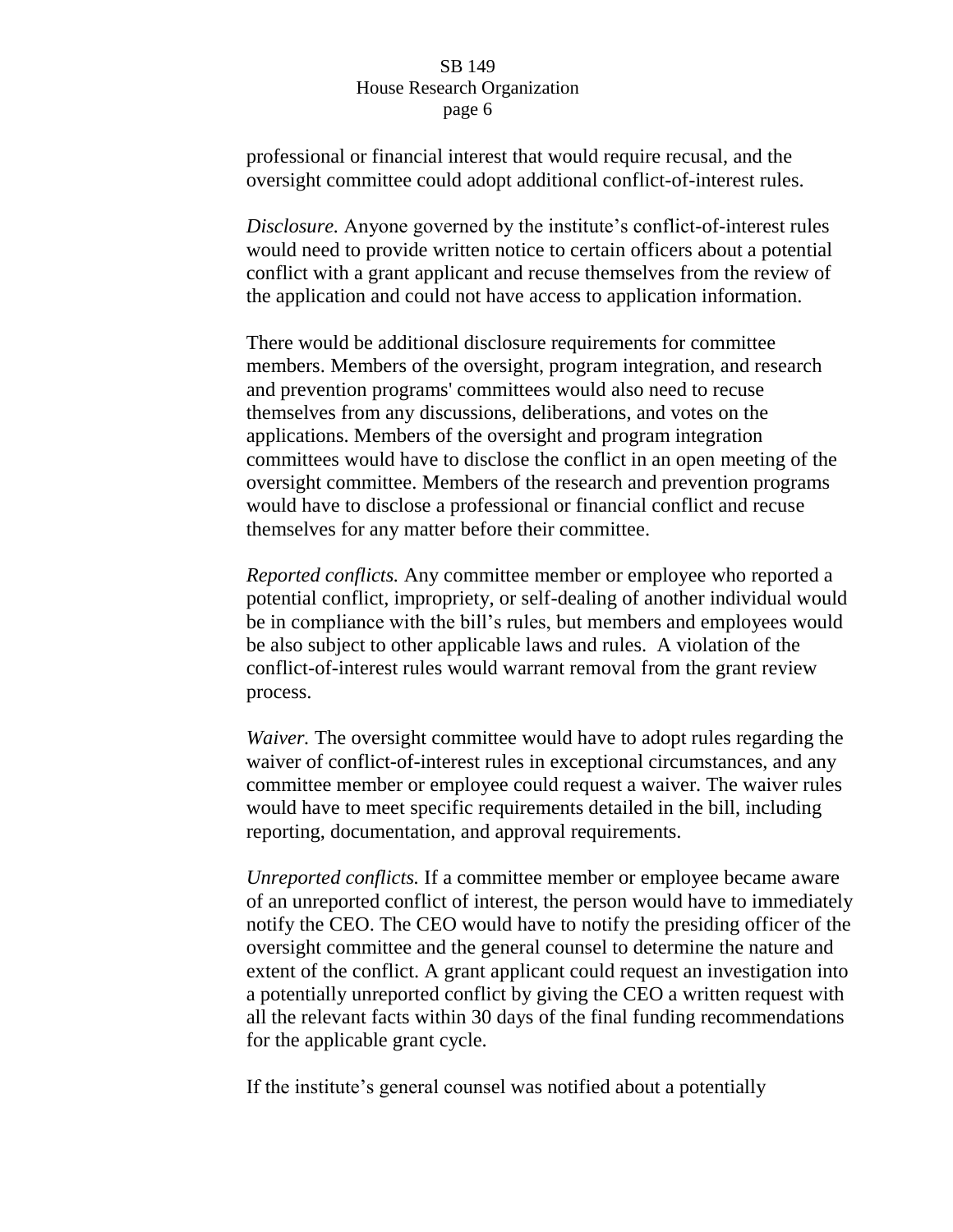unreported conflict, they would have to investigate and provide the CEO and presiding officer of the oversight committee with an opinion on the matter. The opinion would have to include a statement of the facts, a determination about whether a conflict, impropriety, or self-dealing existed, and, if so, the appropriate course of action. If the matter involved the presiding officer of the oversight committee, the general counsel would report to the next ranking member not involved in the matter. The bill would specify procedures by which the CEO or presiding officer of the oversight committee would order recusal based on the general counsel's opinion.

The CEO or presiding officer would have to make a final determination about the potentially unreported conflict, impropriety, or self-dealing. The determination would have to include information about actions taken to address the issue, including the reconsideration of an application or the referral to another committee for review. The bill would establish additional procedures, such as notice requirements, about these determinations. An unreported conflict by an individual could not be used to invalidate a grant application, unless specifically decided by a CEO or presiding officer.

**Code of conduct.** The oversight committee would have to adopt a code of conduct applicable to the members of the oversight and program integration committees and institute employees. The bill would specify the minimum requirements for the code of conduct. It would have to prohibit accepting or soliciting gifts, disclosing confidential information, and serving on the board of directors of grant recipients, among other things. A member of the research and prevention programs committees could not serve on the board of directors of a similar organization affiliated with a grant recipient.

**Reports.** By January 31 of each year, the institute would have to submit to certain government authorities and post online a report of its activities, grant awards, grants in progress, research accomplishments, and future program directions. Among other things, the report would need to include a statement about the compliance program's activities, any proposed legislation or recommendations, and any conflict-of-interest waivers granted in the preceding year.

**Funding.** The bill would modify the institute's funding mechanisms and establish that certain records were public information.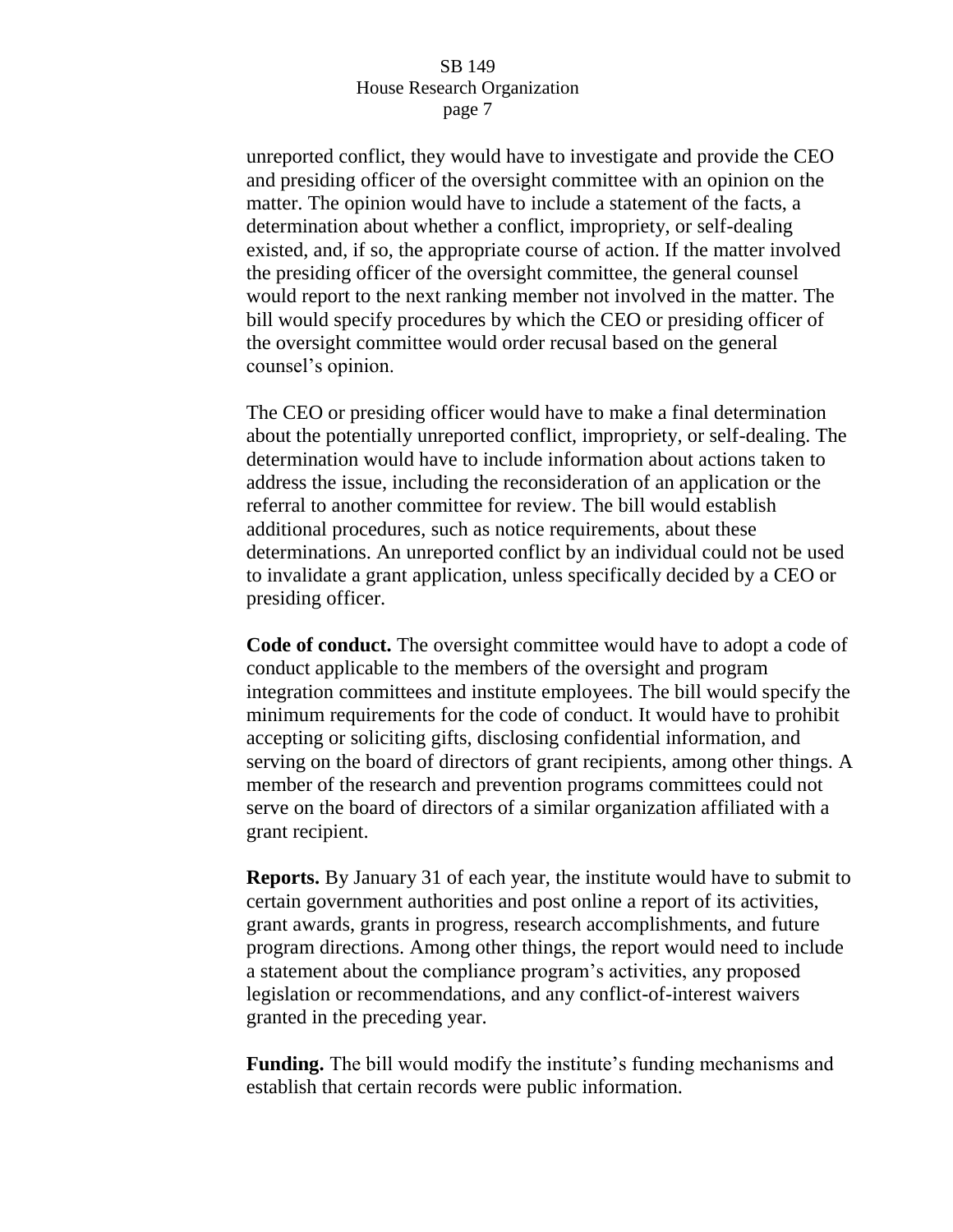*Cancer prevention and research fund.* The cancer prevention and research fund would not include patent, royalty, and licenses fees and other incomes received from grant contracts. The legislatively appropriated funds could not include proceeds from the issuance of bonds authorized by the Texas Constitution, but the fund could include debt service on bonds.

*Sinking fund.* The bill would establish the cancer prevention and research interest and fund as a general revenue dedicated account. It would consist of patent, royalty, and licenses fees, other income received from grant contracts and earned interest on investments of fund money. The fund could only be used to pay for debt service on bonds authorized by the Texas Constitution, as determined the Legislature's General Appropriations Act.

*Open records.* The records of a nonprofit organization created to support the institute would be public information. The institute would have to post online records related to any gift, grant, or other consideration given to the institute, committee member, or employee. The post would need to include the donor name, gift amount, and date of donation.

**Effective dates.** The oversight committee would have to establish a compliance program and adopt rules to implement the bill as soon as possible. The bill would only apply to a grant application submitted on or after the effective date. By December 1, 2013, the oversight committee would have to employ a CEO and chief compliance officer. By January 1, 2014, the committee members and employees would have to comply with the bill's qualification requirements.

This bill would take immediate effect if finally passed by a two-thirds record vote of the membership of each house. Otherwise, it would take effect September 1, 2013.

SUPPORTERS SAY: CSSB 149 would enable CPRIT to ethically and effectively continue its mission by restructuring the institute's leadership and peer review process, requiring matching funds from grant recipients, establishing a compliance program, and strengthening conflict-of-interest prohibitions.

> In 2007, Texas voters approved a constitutional amendment to establish the Cancer Prevention and Research Institute of Texas (CPRIT) and authorize the issuance of \$3 billion in bonds to fund cancer research and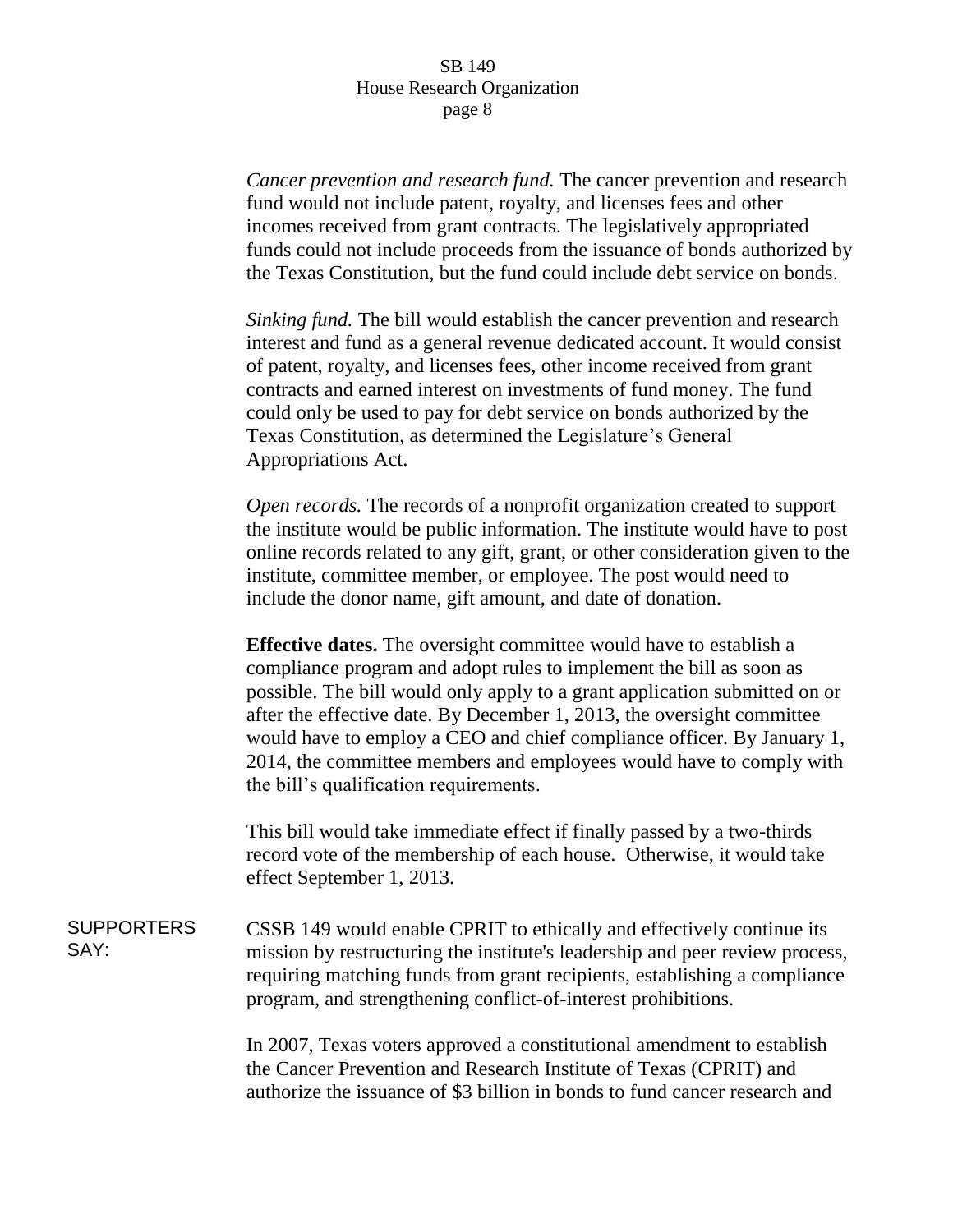prevention programs and services. In 2012, allegations arose about potentially improper grants, conflicts of interest, and favoritism, prompting criminal investigations and legislative inquiries. A recent report from the state auditor noted that CPRIT's inadequate transparency and accountability of grant management processes reduced its ability to properly award and effectively monitor its grants. The report revealed that three grants — totaling \$56 million — were approved without proper peer review. One of the recipients, a start-up company, was given \$11 million without adequate reviews of their business or scientific plans.

Despite the controversy, the institute serves a worthy mission. Due in part to the creation of CPRIT, Texas provides more cancer research funds than any other state. These funds have enabled health care providers and researchers to conduct groundbreaking studies, recruit and train new physicians and scientists, and diagnose and treat more cancer patients. One organization estimates that a CPRIT grant allowed them to increase mammogram screenings by 400 percent.

CPRIT is enabling important cancer research and helping increase access to services, and the bill would allow the institute to continue to fulfill its mission in a transparent, responsible manner. It would ensure that grants are awarded to established companies well prepared to conduct cancer research or offer services by requiring grant recipients to provide substantial matching funds. It would also establish stricter peer review procedures for grant applications and more thorough reporting requirements for grant recipients.

In addition, the bill would implement a system of checks and balances designed to prevent bias, favoritism, and self-dealing. The bill would strengthen the oversight committee, add a code of conduct, and establish stricter conflict-of-interest rules which would prevent and deter impropriety by committee members and employees. By establishing new requirements for committee members and employees, as well as grant applicants and recipients, the bill would ensure that grants were awarded in an ethical, accountable manner.

By changing the funding mechanisms, the bill would also push the institute to become self-sufficient, relieving any future burden on Texas taxpayers.